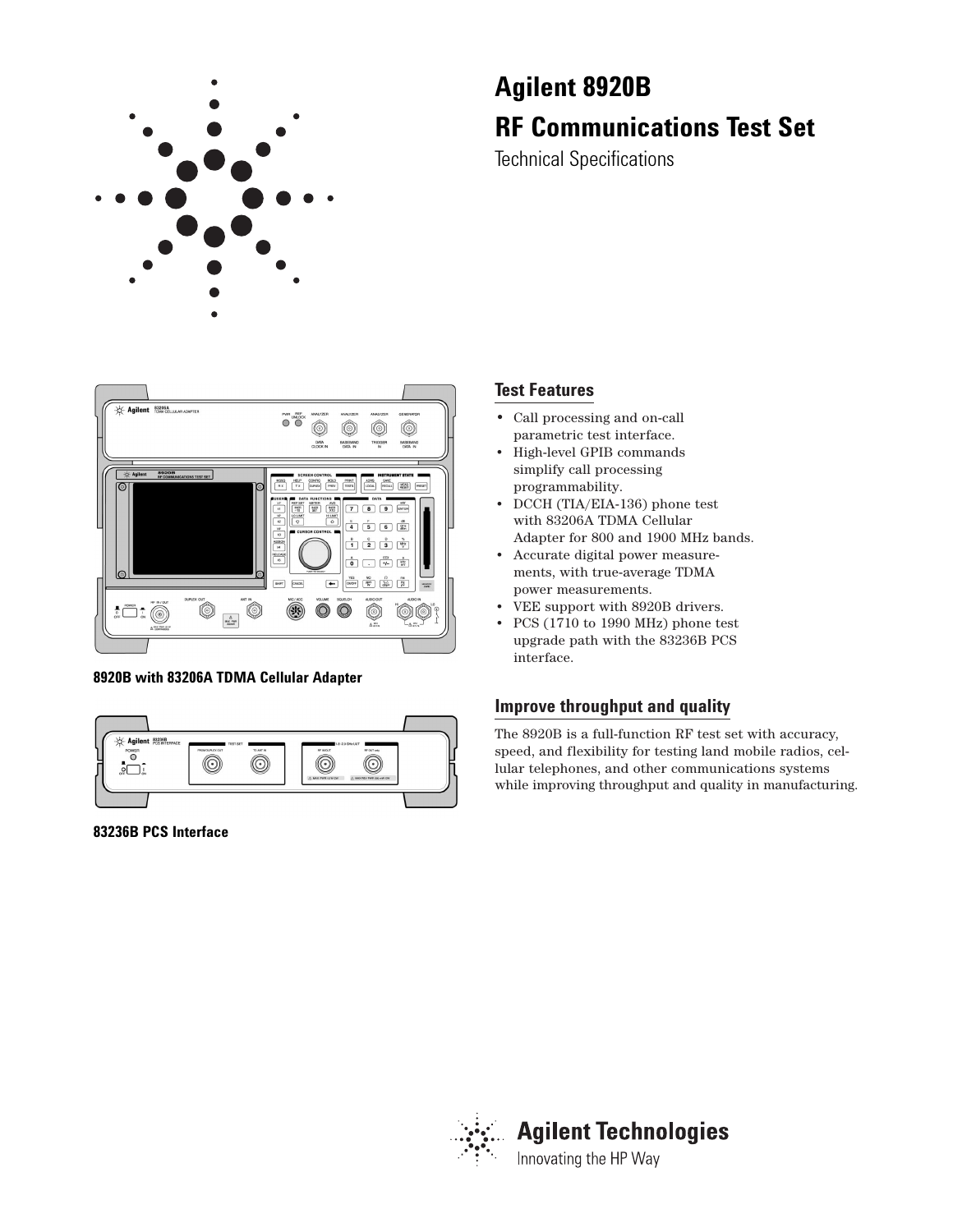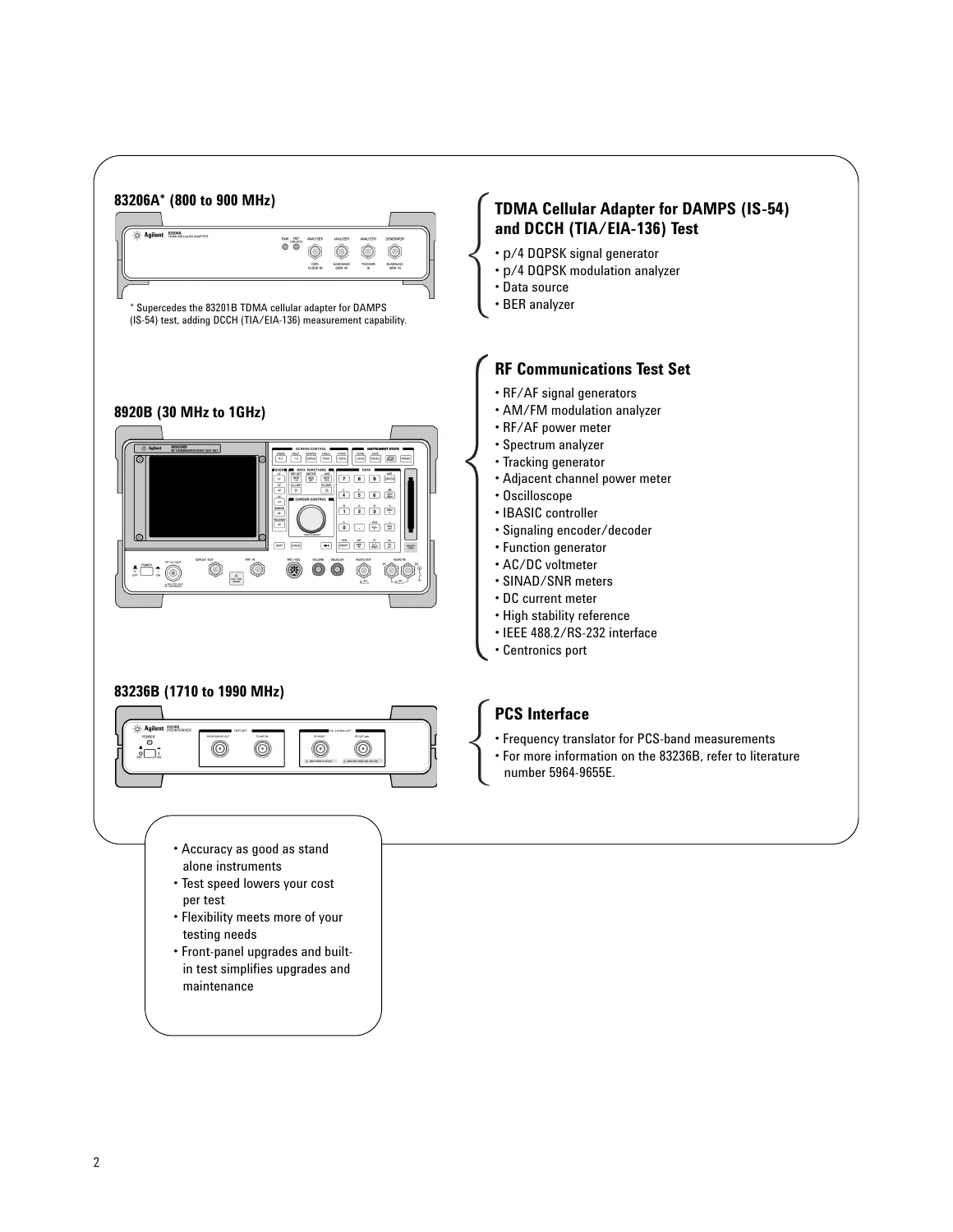# **8920B Specifications**

Specifications describe the instrument's warranted performance and are valid over the entire operating/ environmental range unless otherwise noted.

*Supplemental Characteristics are intended to provide additional information useful in applying the instrument by giving typical, but non-warranted, performance parameters. These characteristics are shown in italics or labeled as "typical," "usable to," or "nominal."*

**Note:** The 8920B standard configuration and Options 006, 007, and 016 configurations can be ordered as a variable attenuator and a fixed attenuator. For fixed attenuators, see table below. For wider frequency and power ranges, Option 055 has a mechanical variable attenuator available.

| <b>Configuration</b> | <b>Fixed Attenuator</b> |  |
|----------------------|-------------------------|--|
| Standard             | 14 dB                   |  |
| Option 006           | 6 dB                    |  |
| Option 007           | $0 \, dB$               |  |
| Option 016           | 16dB                    |  |

# **Signal Generator Specifications**

# **RF Frequency**

**Range:**

**Standard and Options 006, 007, and 016:** 30 MHz to 1 GHz **Option 055:** (mechanical atten.) 250 kHz to 1 GHz **Accuracy and Stability:** Same as reference oscillator ±0.015 Hz

# **Reference Oscillator Specifications**

### **TCXO (8920B Standard)**

**Temperature:**  $\pm 1$  ppm (0 to  $+55$  °C)

**Aging:** <2 ppm/year

**Warm-Up Time:** <30s to be within ±2 ppm of final frequency. For higher stability reference, see Opt. 001.

*Supplemental Characteristics Switching Speed: <150 ms to be within 100 Hz of carrier frequency Rear Panel BNC connectors: Input Frequency: 1, 2, 5, and 10 MHz Input Level: >0.15 Vrms Output Frequency: 10 MHz Output Level: >0.5 Vrms Resolution: 1 Hz displayed*

# **Output**

#### **RF IN/OUT Connector:**

**Level Accuracy:** ±1.2 dB (level ≥–127 dBm) If RF analyzer is also connected add ±0.1 dB *Typically ±1.0 dB for all levels.*

#### **Standard:**

**Level Range:** –137 to –20.5 dBm into 50 W **Reverse Power:** 60 watts continuous, 100 watts for 10 seconds per minute.

- **W/Option 006 (cellular power option): Level Range:** –137 to –12.5 dBm into 50 W **Reverse Power:** 5.0 watts continuous, 7.5 watts for 10 seconds per minute.
- **W/Option 007 (low power option): Level Range:** –137 to –6.5 dBm into 50 W **Reverse Power:** 1.2 watts continuous, 2.0 watts for 10 seconds per minute.

# **W/Option 016 (high power option):**

**Level Range:** –137 to –22.5 dBm into 50 W **Reverse Power:** 100 watts continuous, 125 watts for 10 seconds per minute.

# **Option 055:**

**Level Range:** –137 to –19 dBm into 50 W **Reverse Power:** 60 watts continuous, 100 watts for 10 seconds per minute.

- **W/Option 006 (cellular power option): Level Range:** –137 to –12.5 dBm into 50 W **Reverse Power:** 5.0 watts continuous, 7.5 watts for 10 seconds per minute.
- **W/Option 007 (low power option): Level Range:** –137 to –6.5 dBm into 50 W **Reverse Power:** 1.2 watts continuous, 2.0 watts for 10 seconds per minute.
- **W/Option 016 (high power option): Level Range:** –137 to –22.5 dBm into 50 W **Reverse Power:** 100 watts continuous, 125 watts for 10 seconds per minute.

#### **DUPLEX OUT Connector:**

**Level Accuracy:** ±1 dB **Level Range: Standard and Options 006, 007, 016:** –127 to +3.5 dBm into 50 W **Option 055:** –127 to +7 dBm into 50 W **Reverse Power:** 200 mW max.

#### **SWR:**

**RF IN/OUT:** <1.5:1 **DUPLEX OUT:** <2.0:1 (level <–4 dBm)

# *Supplemental Characteristics*

*Resolution: 0.1 dB*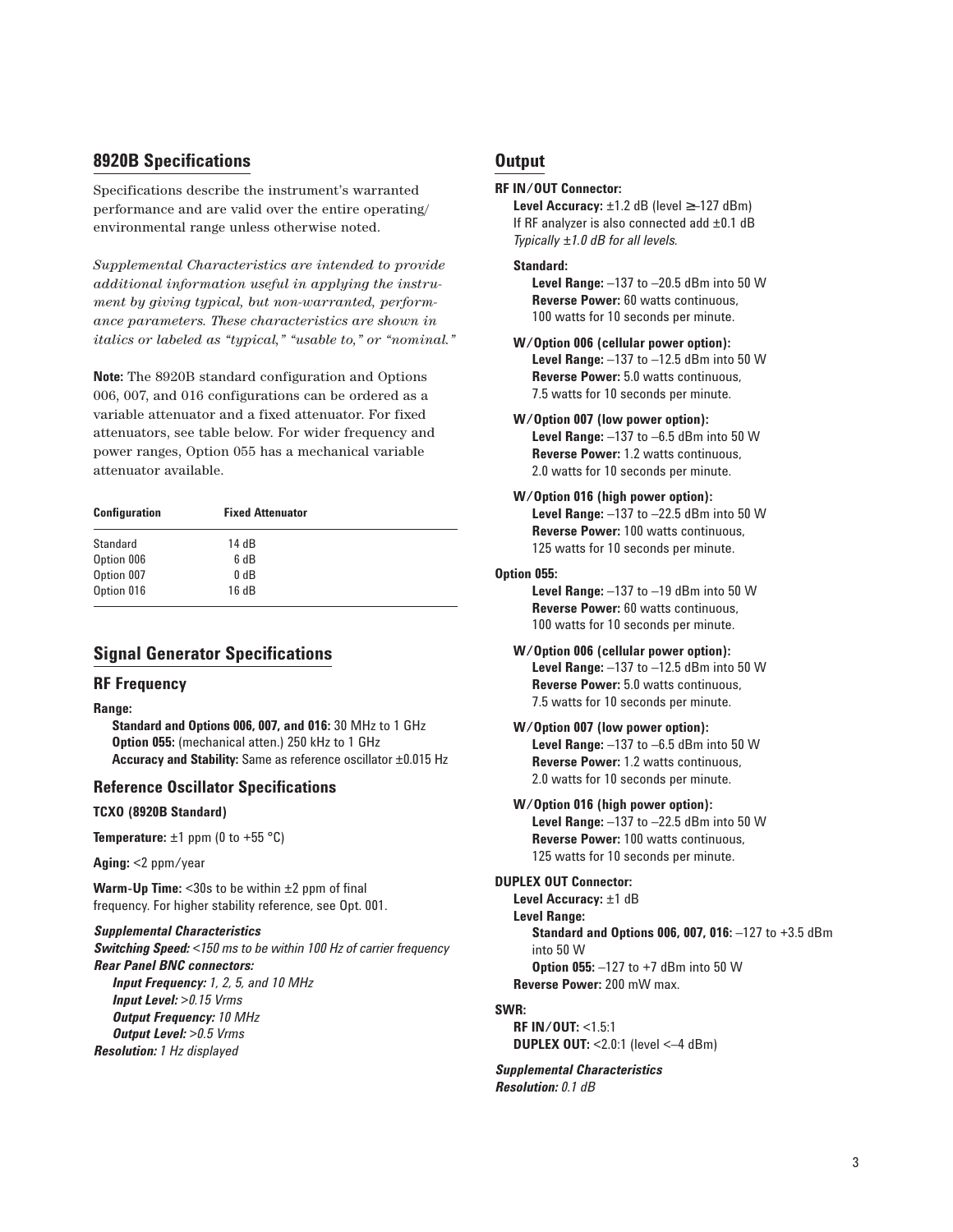# **Spectral Purity**

#### **Spurious Signals:**

| <b>Fixed Attenuator</b><br>Configuration | Output port signal amplitude conditions<br>to meet spurious specifications: output<br>signal must be $\leq$ to below value |                       |  |
|------------------------------------------|----------------------------------------------------------------------------------------------------------------------------|-----------------------|--|
| <b>Elect. Variable</b>                   | <b>Duplex Port</b>                                                                                                         | <b>RF IN/OUT Port</b> |  |
| Standard                                 | 1 dBm                                                                                                                      | $-27$ dBm             |  |
| Option 006                               | $-2.5$ dBm                                                                                                                 | $-20.5$ dBm           |  |
| Option 007                               | $-2.5$ dBm                                                                                                                 | $-14.5$ dBm           |  |
| Option 016                               | 1 dBm                                                                                                                      | $-29$ dBm             |  |
| Mech. Variable                           | <b>Duplex Port</b>                                                                                                         | <b>RF IN/OUT Port</b> |  |
| Option 055                               | 1 dBm                                                                                                                      | $-25$ dBm             |  |
| Option 055 w/016                         | 1 dBm                                                                                                                      | $-27$ dBm             |  |

**Harmonics:** <–30 dBc

**Non-Harmonic Spurious:** <–60 dBc (at >5 kHz from carrier)

#### **Residual FM (rms, CCITT):**

250 kHz  $\leq$  f<sub>c</sub> <249 MHz <7 Hz 249 MHz ≤  $f_c$  <501 MHz <4 Hz<br>501 MHz ≤  $f_c$  ≤1000 MH <7 Hz 501 MHz  $\leq$  f<sub>c</sub>  $\leq$ 1000 MH

#### *Supplemental Characteristics*

*Residual AM: <0.1% in a 50 Hz to 15 kHz BW SSB Phase Noise (for >20 kHz offsets at 1 GHz): <–116 dB/Hz*

# **FM**

**FM Deviation Maximum (for rates >25 Hz): Standard and all Options:** 100 kHz: for 501 MHz  $\leq f_c$ <1000 MHz 50 kHz: for 249 MHz  $\leq f_c$ <501 MHz

**Standard and Options 006, 007, 016:** 100 kHz: for 30 MHz  $\leq f_c$ <249 MHz

**Option 055 (mechanical variable attenuator):** 100 kHz: for 250 kMHz  $\leq f_c$ <249 MHz (FM not specified for  $[f_c \text{ minus FM} \text{ dev.}]$  <250 kHz)

# **FM Rate (1 kHz reference):**

**Internal:** DC to 25 kHz (1 dB BW) **External:**  AC Coupled: 20 Hz to 75 kHz DC Coupled: DC to 75 kHz

#### **FM Accuracy (1 kHz rate):**

≤10 kHz dev: ±3.5% of setting ±50 Hz >10 kHz dev: ±3.5% of setting ±500 Hz

**FM Distortion (THD + Noise, in a 0.3 to 3 kHz BW):** <0.5% at >4 kHz deviation and 1 kHz rate

#### **Center Frequency Accuracy in DC FM Mode:**

(External source impedance <1 kW): ±500 Hz (after DC FM zero), *typically ±50 Hz.*

*Supplemental Characteristics Ext. Mod. Input Impedance: 600 W nominal Resolution: 50 Hz for <10 kHz deviation 500 Hz for* ≥*10 kHz deviation*

### **AM**

#### **Standard:**

**Frequency Range:** 30 MHz to 1000 MHz **AM Depth:** 0 to 90% *(usable to 99%)* for DUPLEX OUT level ≤–2.5 dBm, for RF IN/OUT level depending on option. Standard: ≤–26.5 dBm Option 006: ≤–18.5 dBm Option 007: ≤–12.5 dBm Option 016: ≤–28.5 dBm 0 to 70% *(usable 90%)* with 8920B Option 051 rear panel connectors for TDMA testing.

#### **Options 055 (mechanical variable attenuator):**

**Frequency Range:** 1.5 MHz to 1000 MHz **AM Depth:** 0 to 90% *(usable to 99%)* for DUPLEX OUT level ≤1 dBm for RF IN/OUT level depending on option: Standard: ≤–2.5 dBm Option 016: ≤–27 dBm **AM Depth:** 0 to 70% *(usable to 90%)* with 8920B Option 051 rear panel connectors for TDMA testing.

**AM Rate:** 20 Hz to 25 kHz (3 dB BW)

#### **AM Accuracy (1 kHz rate):**

≤10% AM: ±5% of setting, ±1.0% AM >10% AM: ±5% of setting, ±1.5% AM

#### **AM Distortion (THD+Noise 0.3 to 3 kHz BW):**

<2% at 1 kHz rate, <30% AM <3% at 1 kHz rate, ≤90% AM

# *Supplemental Characteristics*

*Ext. Mod. Input Impedance: 600 W nomina*l *Resolution: <0.1%*

# **TDMA Signal Generator Specifications**

8920B Opt. 001, 004, 051, 800 (8920B + 83206A)

**Frequency Range:** 824 MHz to 894 MHz

#### **Output Level Range:**

**Standard:** DUPLEX OUT: +0.5 dBm to –127 dBm RF IN/OUT range by option: Standard: –23.5 dBm to –127 dBm Option 006: –15.5 dBm to –127 dBm Option 007: –9.5 dBm to –127 dBm Option 016: –25.5 dBm to –127 dBm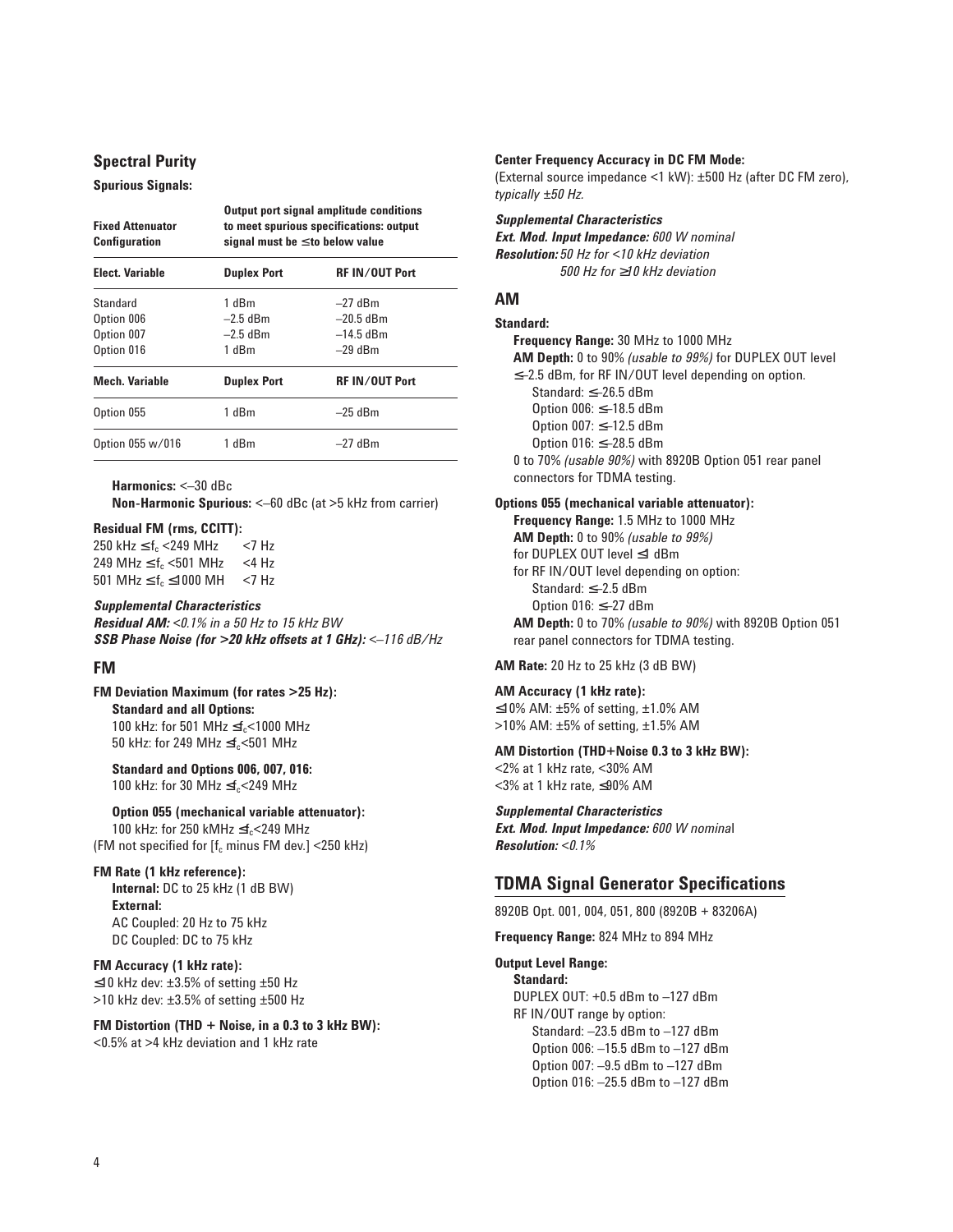#### **Option 055 (mechanical variable attenuator):**

DUPLEX OUT: +4.0 dBm to –127 dBm RF IN/OUT range by option: Standard: –22 dBm to –127 dBm Option 016: –24 dBm to –127 dBm

**Residual Error Vector Magnitude:** <3.0%

**Residual Phase Error:** <2.0%

**Residual Magnitude Error:** <2.6%

**IQ Origin Offset:** <-30 dBc within 15 °C drift of last calibration

**Frequency Error:** ±4 Hz plus reference error

# **Audio Source Specifications**

(Applicable to both internal sources)

# **Frequency**

**Range:** dc to 25 kHz

**Accuracy:** 0.025% of setting

*Supplemental Characteristics Resolution: 0.1 Hz*

# **Output Level**

**Range:** 0.1 mVrms to 4 Vrms

**Maximum Output Current:** 20 mA peak

**Output Impedance:**  $\leq 1 \Omega$  ( $\leq 1$  kHz rate)

**Accuracy:** ±2% of setting plus resolution

#### **Residual Distortion:** 0.125% (THD plus noise, for amplitudes >200 mVrms), for tones

20 Hz to 25 kHz measured in an 80 kHz BW.

#### *Supplemental Characteristics*

*Resolution: Level*  $\leq$ 0.01 V:  $\pm$ 50  $\mu$ V *Level* ≤*0.1 V: ±0.5 mV Level* ≤*1 V: ±5 mV Level >1 V: ±50 mV Offset in DC Coupled Mode: <50 mV*

# **RF Analyzer Specifications**

#### **RF Frequency Measurements**

**Measurement Range: Standard:** 10 MHz to 1 GHz **Option 055 (mechanical variable attenuator):** 400 kHz to 1 GHz

**Level Range (with or without Option 055 mechanical variable attenuator):**

**Standard:** 0 to 48 dBm (1 mW to 60 W continuous) 50 dBm (100 W for 10 seconds per minute)

**Option 006:** -13 to 40 dBm (50 µW to 10 W continuous) 42 dBm (to 7.5 W for 10 seconds per minute)

**Option 007:**  $-14$  to 34 dBm (40 µW to 2.4 W continuous) 36 dBm (2 W for 10 seconds per minute)

**Option 016:** 2 dBm to 50 dBm (1.6 mW to 100 W continuous) 51 dBm or (125 W for 10 seconds per minute)

**Ant In:** –36 dBm to +20 dBm in auto-tune mode

**Accuracy:** ±1 Hz plus timebase accuracy

*Supplemental Characteristics Frequency Resolution: 1 Hz*

# **RF Power Measurements**

**Frequency Range: Standard:** 10 MHz to 1 GHz **Option 055 (mechanical variable attenuator):** 400 kHz to 1 GHz

**SWR:** RF IN/OUT port <1.5:1

#### **RF IN/OUT Measurement Range:**

To achieve the specified accuracy when measuring power at the RF In/Out port, the internal signal generator level must be 60 dB below the measured power or less than –20 dBm at the Duplex outport.

**Standard:** 1 mW to 60 W continuous (0 to 48 dBm) or to 100 W for 10 seconds per minute (to 50 dBm)

**Accuracy:** ±5% of reading ±0.01 mW ±1 count for temperature range of  $25 \pm 10$  °C.

Accuracy: ±10% of reading for operating temperature range.

**Option 006:** 50 µW to 10 W continuous (–13 to 40 dBm), 15 W for 10 seconds per minute (to 42 dBm)

**Frequency Range:** 30 MHz to 1 GHz **Accuracy:** ±5% of reading ±0.5 µW ±1 count for temperature range of  $25 \pm 10$  °C. Accuracy: ±10% of reading for operating temperature range.

**Option 007 (low power option):** 40 µW to 2.4 W continuous (–14 to 34 dBm) to 4 W for 10 seconds per minute (36 dBm) **Accuracy:** ±5% of reading ±400 nW ±1 count for temperature range of  $25 \pm 10$  °C.

Accuracy: ±10% of reading for operating temperature range.

**Option 016 (high power option):** 1.6 mW to 100 W continuous (2 to 50 dBm), 125 W for 10 seconds per minute (to 51 dBm) **Accuracy:** ±5% of reading ±0.01 mW ±1 count for temperature range of  $25 \pm 10$  °C. *Typical accuracy: ±6% of reading for operating temperature range.*

#### *Supplemental Characteristics*

*Resolution: P >10W: 10 mW, P <10W: 10 mW, P <100 mW: 0.1 mW, P <10 mW: 0.01 mW, P <100 W: 100 mW, P >100 W: 1 W*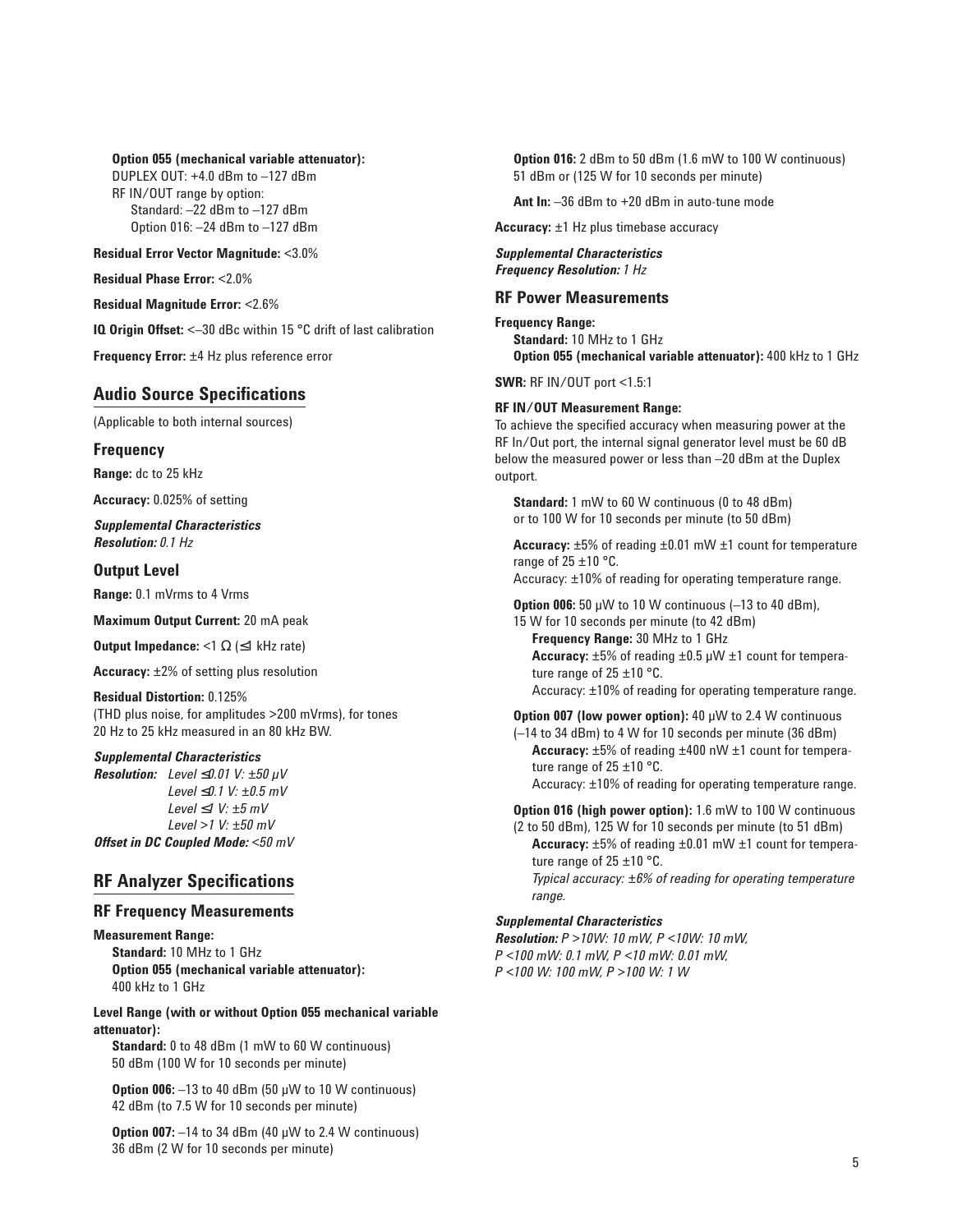#### **FM Measurement**

**Frequency Range: Standard, Options 006, 007, and 016:** 30 MHz to 1 GHz *(usable to 400 kHz)* **Option 055:** 10 MHz to 1 GHz *(usable to 5 MHz)*

**Deviation:** 20 Hz to 75 kHz

**Sensitivity:** *2 µV, typically <1 µV (15 kHz IF BW, high sensitivity mode, 0.3 to 3 kHz BW, 12 dB SINAD for fc >10 MHz)*

**Accuracy:** ±4% of reading plus residual FM and noise contribution (20 Hz to 25 kHz rates, deviation ≤25 kHz).

**Bandwidth (3 dB):** 2 Hz to 70 kHz (DC FM measurements also available)

**THD+Noise:** <1% distortion rms (for deviation ≥5 kHz and at a rate of 1 kHz in a 0.3 to 3 kHz BW)

#### **Input Level Range for Specified Accuracy:**

**ANT IN:** –50 to +14 dBm (0.01 µW to 24 mW) **RF IN/OUT: Standard:** –14 to 48 dBm (40 µW to 60 W) **Option 006:** –22 to 40 dBm (6.3 µW to 10 W) **Option 007:** -28 to 34 dBm (1.6 µW to 2.4 W) **Option 016:** -12 to 50 dBm (6.3 μW to 100 W)

**Residual FM and Noise:** <7 Hz (0.3 to 3 kHz, rms)

*Supplemental Characteristics Resolution: 1 Hz, f <10 kHz; 10 Hz, f* ≥*10 kHz*

# **AM Measurement**

**Frequency Range: Standard, Option 016:** 10 MHz to 1 GHz (usable to 400 kHz) **Options 006, 007:** 30 MHz to 1 GHz

**Depth:** 0 to 95%

**Accuracy:** ±5% of reading ±1.5% AM (50 Hz to 10 kHz rates, modulation ≤80%)

**THD+Noise:** <2% rms for modulation ≤80% AM (at 1 kHz rate in a 0.3 to 3 kHz BW)

# **Input Level for Specified Accuracy (levels in PEP):**

**Antenna: ANT IN:**  $-50$  to +14 dBm (0.01 µW to +14 dBm) **RF IN/OUT: Standard:** –14 to 48 dBm (40 µW to 60 W) **Option 006:** -22 to 40 dBm (6.3 µW to 10 W) **Option 007:** -28 to 34 dBm (1.6 µW to 2.4 W) **Option 016:**  $-12$  to 50 dBm (63 µW to 100 W)

**Residual AM:** <0.2% in a 0.3 to 3 kHz BW

*Supplemental Characteristics Resolution: 0.05% AM for 0 to 10% AM 0.5% AM for 10 to 100% AM*

# **SSB Measurement**

**Standard Frequency Range:** 300 MHz to 1 GHz

**Bandwidth (3 dB):** 20 Hz to 70 kHz supplemental characteristics

**Distortion and Noise:** <3% (at 1 kHz rate in a 0.3 to 3 kHz BW)

# **TDMA Analyzer Specifications**

8920B Opt. 001, 004, 051, 800 ( 8920B + 83206A)

**Frequency Range:** 824 MHz to 894 MHz

**Input Level Range:**

**RF IN/OUT: Standard:** 1 mW to 60 W continuous (0 to 48 dBm), 100 W (to 50 dBm) for 10 seconds per minute

**Option 006:** 50 μW to 10 W continuous (-13 to 40 dBm), 15 W (42 dBm) for 10 seconds per minute

**Option 007:** 40 µW to 2.4 W continuous (–14 to +34 dBm), 4 W (36 dBm) for 10 seconds per minute

**Option 016:** 1.6 mW to 100 W continuous (2 to 50 dBm), 125 W (+51 dBm) for 10 seconds per minute

**Input Frequency Setting Error:** ±1 kHz

**RX DSP Level Setting Range:** –23 to 0 dB full scale

**Residual Error Vector Magnitude:** <1.3%

**Error Vector Magnitude Measurement Accuracy:** ±0.4% plus 2% of reading

**Residual Phase Error:** <1.0°

**Residual Magnitude Error:** <0.9%

**I/Q Origin Offset Accuracy:** ±0.5 dB for values to –40 dBc

**Frequency Error Accuracy:** ±2.5 Hz plus reference accuracy

# **AF Analyzer Specifications**

#### **Frequency Measurement**

**Measurement Range:** 20 Hz to 400 kHz

**Accuracy:** ±0.02% plus resolution plus reference accuracy

**External Input:** 20 mV to 30 Vrms

*Supplemental Characteristics Resolution: 0.01 Hz, f <10 kHz; 0.1 Hz, f <100 kHz; and 1 Hz for f* ≥*100 kHz*

#### **AC Voltage Measurement**

**Measurement Range:** 0 to 30 Vrms

**Accuracy:** ±3% rms of reading (20 Hz to 15 kHz, inputs ≥1 mV rms)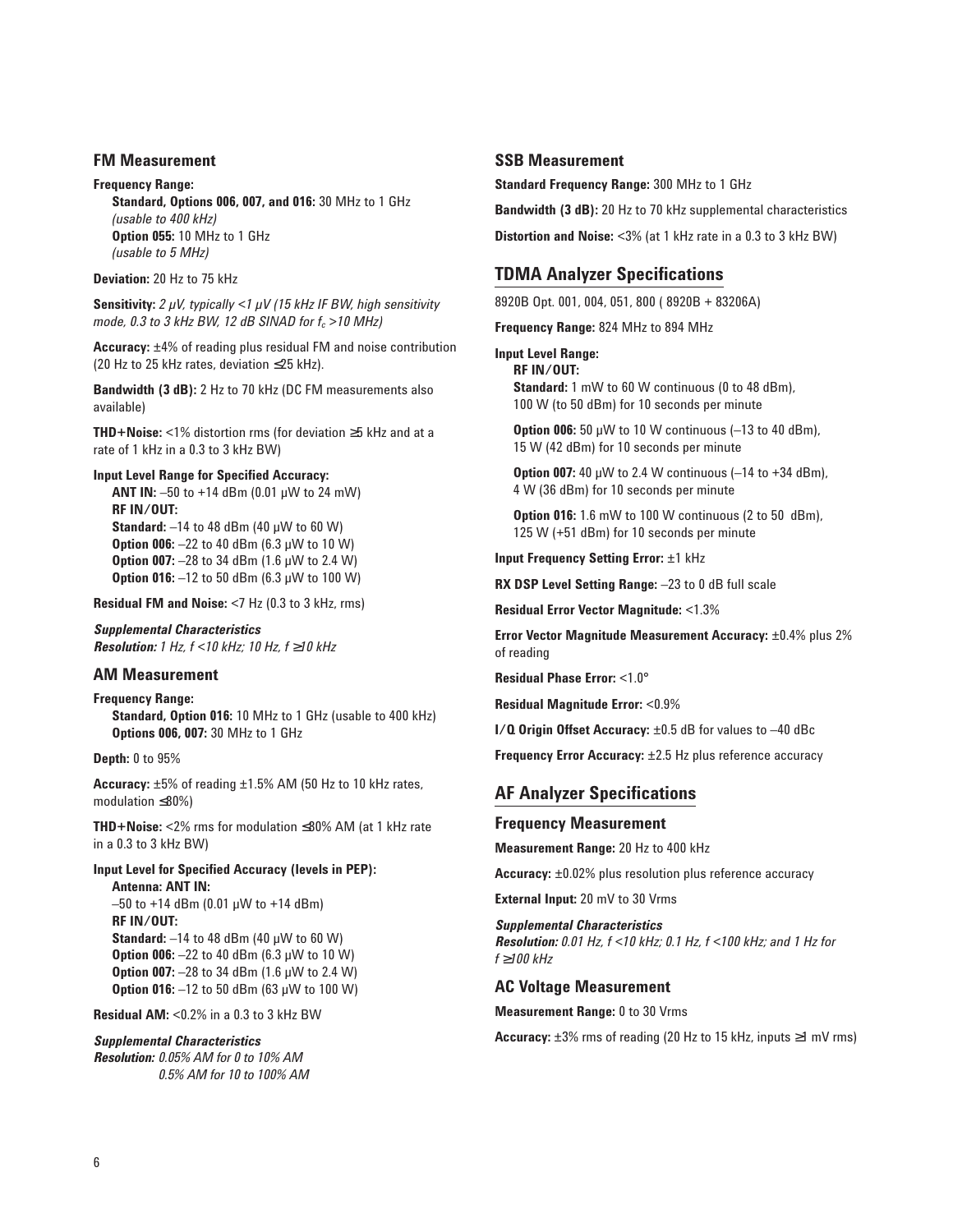**Residual Noise:** 150 µV (15 kHz BW), <*136 µV typical*

*Supplemental Characteristics 3 dB Bandwidth: Typically 2 Hz to 100 kHz Nominal Input Impedance: Switchable between 1 M*Ω *in parallel with 95 pF or 600* Ω *floating Resolution: For inputs* ≥*100 mV; 0.1 mV for inputs <100 mV; 0.01 mV*

# **DC Voltage Measurement**

**Voltage Range:** 100 mV to 42 V

**Accuracy:** ±1.0% of reading plus ±45 mV

*Supplemental Characteristics Resolution: 1 mV*

### **Distortion Measurement**

**Tone Frequency Range:** 300 Hz to 10 kHz

**Tone Accuracy:** ±5%

**Input Level Range:** 30 mV to 30 Vrms

**Display Range:** 0.1% to 100%

**Accuracy:** ±1 dB (0.5 to 100% distortion) for tones from 300 to 1500 Hz measured with the 15 kHz LPF.

±1.5 dB (1.5 to 100% distortion) for tones from 300 Hz to 10 kHz measured with >99 kHz LPF.

**Residual THD+Noise:** –60 dBc or 150 µV, whichever is greater, for tones from 300 to 1500 Hz measured with the 15 kHz LPF.

–52 dBc or 450 µV, whichever is greater, for tones from 300 Hz to 10 kHz measured with >99 kHz LPF.

*Supplemental Characteristics Resolution: 0.1% Distortion*

#### **SINAD Measurement**

**Tone Frequency Range:** 300 Hz to 10 kHz

**Tone Accuracy:** ±5%

**Input Level Range:** 30 mV to 30 Vrms

**Display Range:** 0 to 60 dB

**Accuracy:** ±1 dB (0 to 46 dB SINAD) for tones from 300 to 1500 Hz measured with the 15 kHz LPF.

±1.5 dB (0 to 36 dB SINAD) for tones from 300 Hz to 10 kHz measured with >99 kHz LPF.

**Residual THD+Noise:** –60 dBc or 150µV, whichever is greater, for tones from 300 to 1500 Hz measured with the 15 kHz LPF.

–52 dBc or 450 µV, whichever is greater, for tones from 300 Hz to 10 kHz measured with >99 kHz LPF.

*Supplemental Characteristics Resolution: 0.01 dB*

#### **Audio Filters**

**Standard:** <20 Hz HPF, 50 Hz HPF, 300 Hz HPF, 300 Hz LPF, 3 kHz LPF, 15 kHz LPF, >99 kHz LPF, 750 µs de-emphasis

**Optional:** C-Message, CCITT, 400 Hz HPF, 4 kHz BPF, 6 kHz BPF

# **Variable Frequency Notch Filter**

**Frequency Range:** 300 Hz to 10 kHz

**Notch Depth:** >60 dB

*Notch Width: Typically ±5%*

# **Audio Detectors**

RMS, RMS\*SQRT2, Pk+, Pk–, Pk+hold, Pk–hold, Pk±/2, Pk±/2 hold, Pk±max, Pk±maxhold

#### **Oscilloscope Specifications**

**Frequency Range:** 2 Hz to 50 kHz (3 dB BW)

**Amplitude Accuracy:** ±1.5% of reading ±0.1 div. (20 Hz to 10 kHz)

**Scale/Division:** 10 mV to 10 V, settable 20 µV to 20 V

**Time/Division:** 10 µs to 100 ms, settable

**Trigger Delay Range:** 20 µs to 3.2 seconds

#### *Supplemental Characteristics*

*3 dB Bandwidth: Typically >100 kHz Internal DC Offset:* ≤*0.1 div. (*≥*50 µV/div. sensitivity)*

# **Standard User Memory, RAM**

Approximately 928 KB of RAM are available for nonvolatile save/recall of settings. This typically will allow you to save greater than 500 sets of instrument settings, depending on the type of information saved.

#### **Standard Rear Panel Interfaces**

Current Sensing and I/O: GPIB/RS-232/Parallel (Centronics)

#### **DC Current Meter**

**Measurement Range:** 0 to 15 A *(usable to 20 A)*

**Accuracy:** The greater of ±10% of reading after zeroing or ±30 mA (levels >100 mA)

#### **Remote Programming**

**GPIB:** A general purpose implementation of IEEE Standard 488.2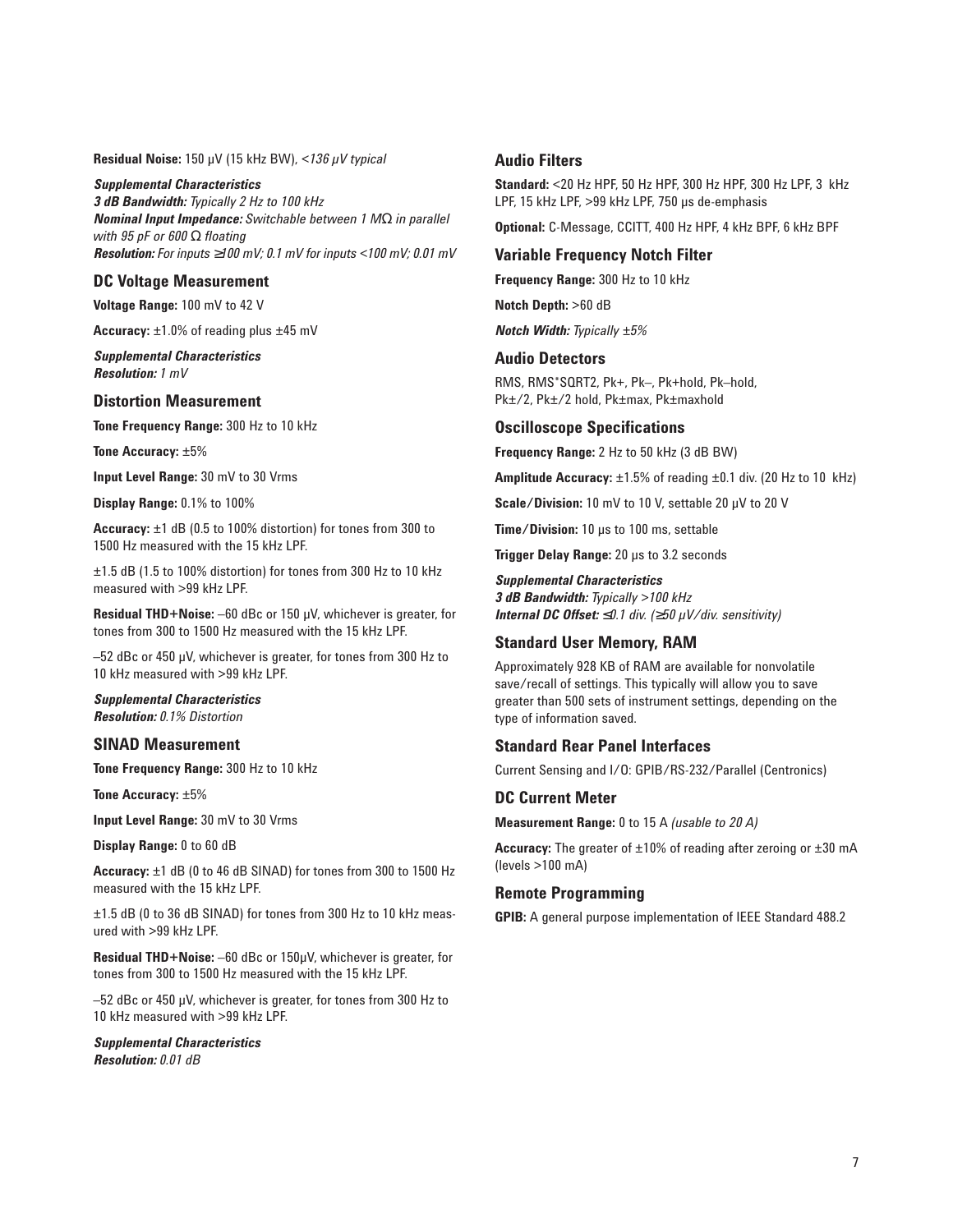**Functions Implemented:** SH1, AH1, T6, L4, SR1, RL1, LE0, TE0, PP0, DC1, DT1, C4, C11, E2

**RS-232:** Two serial ports through RJ-11 connector used for serial data in and out.

**Baud Rates:** 150, 300, 600, 1200, 2400, 4800, 9600, and 19200 Hz

# **Memory Card Specifications**

**Card Compatibility:** Single industry standard PCMCIA slot accepts Type I or Type II SRAM and ROM memory cards.

**Storage Capability:** Allows for the storage and retrieval of IBASIC program parameter and results data, input of new calibration data, and long-term storage of Store/Recall information.

**Firmware Upgrades:** Accepts PCMCIA flash memory cards (4 MB) to allow automatic loading of new firmware for the host CPU from the front panel. Upgrade time is about two minutes.

# **8920B Options**

# **Option 001, High Stability Timebase**

**OCXO:** (Oven controlled crystal oscillator)

**Temperature Drift:** 0.05 ppm per year (0 to +55 °C)

**Aging:** 0.05 ppm per year (<1 ppm in first year)

**Warm-up Time:** <15 minutes to be within  $\pm 0.1$  ppm of final frequency

# *Supplemental Characteristics*

*Rear Panel BNC connectors: Input Frequency: 1, 2, 5, and 10 MHz Input Level: >0.15 Vrms Output Frequency: 10 MHz Output Level: >0.5 Vrms*

# **Option 004, Tone/Digital Signalling**

**Capability for generating and analyzing the formats listed here:** CDCSS, DTMF, 1-TONE, 2-TONE, 5/6 TONE SEQUENTIAL, RPC1, (POCSAG), EIA, CCITT, CCIR, ZVEI, DZVEI, GOLAY, EEA, NMT-450, NMT-900, LTR, AMPS/EAMPS/NAMPS, TACS/ETACS, JTACS/NTACS, EDACS, MPT 1327, and TDMA dual-mode.

**A general purpose function generator with:** Sine, square, triangle, ramp, dc, Gaussian white noise, uniform white noise.

**Frequency range/level:** Same as audio source

# **Option 006, 10 W to 50 µW Power Measurement Range**

Option 006 was designed to optimize the measurement range for cellular mobile station test. This option has a 6 dB attenuator at the RF IN/OUT port. It increases the dynamic range of the instrument by 2 dB and enables true-average power measurements on TDMA signals using the 83206A (8920B Option 800). Option 006 is recommended for TIA/EIA-136 testing. The RF frequency range for Option 006 power measurement is 10 MHz to 1GHz, and the RF source range is 30 MHz to 1 GHz RF.

# **Option 007, Low-level RF Power Measurements**

Allows lower-level, higher sensitivity measurements. This option reduces the maximum continuous input power of the 8920B from 60 watts to 2.4 watts. The RF frequency for Option 007 power measurement is 10 MHz to 1 GHz and the RF source range is 30 MHz to 1 GHz.

**Option 010, 400 Hz High Pass Audio Filter**

**Option 011, CCITT Weighting Audio Filter**

**Option 012, 4 kHz Bandpass Audio Filter**

**Option 013, C-Message Weighted Audio Filter**

**Option 014, 6 kHz Bandpass Audio Filter**

# **Option 016, High-Level RF Power Measurements to 100 W Continuous**

Option 016 tests high power transmitters (up to 100 W continuous, 125 W intermittently with a 10 seconds per minute duty cycle). It has a 16 dB fixed attenuator at the RF IN/OUT port.

#### **Option 020, Radio Interface Card**

The Option 020 for the 8920B is a built-in radio interface card for automating module and radio test. It contains 16 parallel data lines, two interrupts, and brings the audio in/out lines and a relay closure out from the MIC/ACC connector on the front panel. These are controlled by the 8920B IBASIC control language.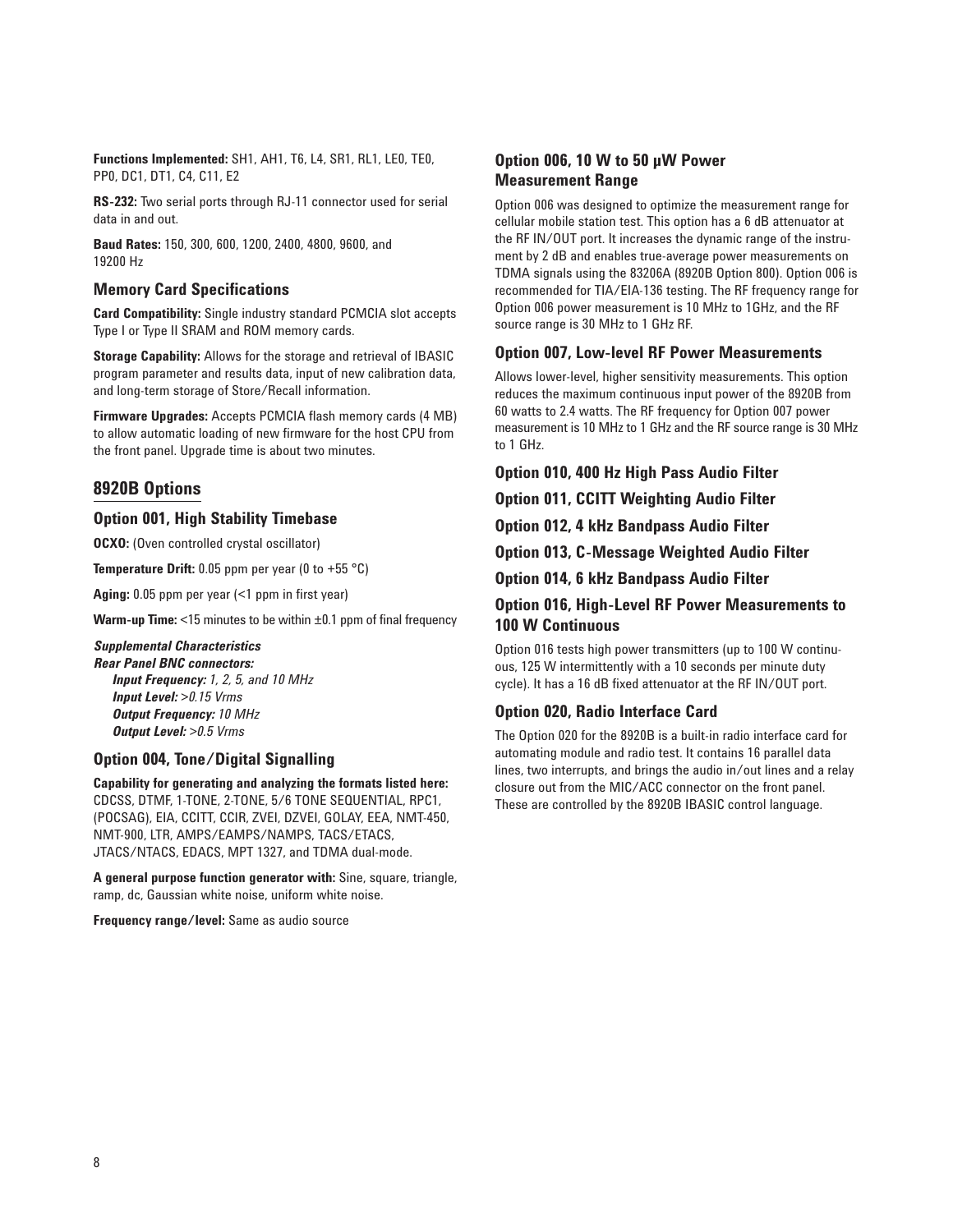# **Option 051, Rear Panel Connectors for TDMA Measurements for TDMA Option 800/801**

This option provides the necessary rear panel connectors to work with the 83206A TDMA cellular adapter (8920B Option 800/801).

#### **Option 055, Mechanical Variable Input Attenuator**

This option replaces the standard electronic input attenuator with a mechanical version. Option 055 extends the RF source frequency range to 250 kHz to 1 GHz, and the RF analyzer measurement range to 400 kHz to 1 GHz. This option can be ordered with all options except Options 006 and 007.

# **Option 102, Spectrum Analyzer with Tracking Generator and ACP**

#### **Frequency Range:**

**Standard:** 10 MHz to 1 GHz **Option 055 (mechanical variable attenuator):** 400 kHz to 1 GHz

#### **Frequency Span/Resolution Bandwidth (coupled):**

| <b>Span</b>   | <b>Bandwidth</b>                   |
|---------------|------------------------------------|
| $<$ 50 kHz    | 300 Hz                             |
| $<$ 200 kHz   | 1 kHz                              |
| $<$ 1.5 MHz   | $3$ kHz                            |
| $<$ 18 MHz    | 30 kHz                             |
| $\geq$ 18 MHz | 300 kHz, plus full span capability |

**Display:** Log with 1, 2, and 10 dB/div.

#### **Display Range:** 80 dB

**Reference Level Range:** +50 to –50 dBm

**Residual Responses:** <–70 dBm (no input signal, 0 dB attenuation for reference level ≤–20 dBm)

**Image Rejection:** >50 dBm for reference level ≤30 dBm

**Non-harmonic Spurious Responses:** >60 dBc (for input signals ≤–30 dBm at ANT IN port)

#### *Supplemental Characteristics*

*Level Accuracy: ±2.5 dB*

*ANT IN Displayed Average Noise Level:*

*<–114 dBm for <50 kHz spans at reference level of –50 dBm Log Scale Linearity: ±2 dB (for input levels* ≤*–50 dBm and/or 60 dB range)*

# **Tracking Generator (In Option 102)**

#### **Frequency Range:**

**Standard and Options 006, 007, and 016:** 10 MHz to 1 GHz **Option 055 (mechanical variable attenuator):** 400 kHz to 1 GHz

**Frequency Offset:** Frequency span endpoints  $\pm$  frequency offset cannot be <400 kHz or ≥1 GHz

**Output Level Range:** Same as signal generator

**Sweep Modes:** Normal and inverted

#### **Adjacent Channel Power (in Option 102)**

#### **Relative Measurements:**

**Level Range:**

**Antenna In:** –40 dBm to +20 dBm

#### **RF IN/OUT:**

**Standard:** 1 mW to 60 W continuous or to 100 W for 10 seconds per minute

**Option 006 (cellular power option):** 50 µW to 10 W continuous, 7.5 W for 10 seconds per minute

**Option 007 (low power option):** 40 µW to 2.4 W continuous, 2.0 W for 10 seconds per minute

**Option 016 (high power option):** 1.6 mW to 100 W continuous, 125 W for 10 seconds per minute

#### **Option 055:**

**Level Range:** –137 to –19 dBm into 50 W **Reverse Power:** 60 watts continuous, 100 watts for 10 seconds per minute.

# **W/Option 006 (cellular power option):**

**Level Range: –**137 to –12.5 dBm into 50 W **Reverse Power:** 5.0 watts continuous, 7.5 watts for 10 seconds per minute.

#### **W/Option 007 (low power option):**

**Level Range:** –137 to –6.5 dBm into 50 W **Reverse Power:** 1.2 watts continuous, 2.0 watts for 10 seconds per minute.

#### **W/Option 016 (high power option):**

**Level Range:** –137 to –21 dBm into 50 W **Reverse Power:** 100 watts continuous, 125 watts for 10 seconds per minute.

*Dynamic Range: Typical values for channel offsets*

| <b>Channel offset Channel BW</b> |         | <b>Dynamic range</b> |
|----------------------------------|---------|----------------------|
| $12.5$ kHz                       | 8.5 kHz | $-65$ dBc            |
| 20 kHz                           | 14 kHz  | $-68$ dBc            |

| ∠U KHZ | 14 KH7 | —од авс   |
|--------|--------|-----------|
| 25 kHz | 16 kHz | $-68$ dBc |
| 30 kHz | 16 kHz | $-68$ dBc |
| 60 kHz | 30 kHz | $-65$ dBc |
|        |        |           |

*Relative Accuracy: Typically ±2.0 dB*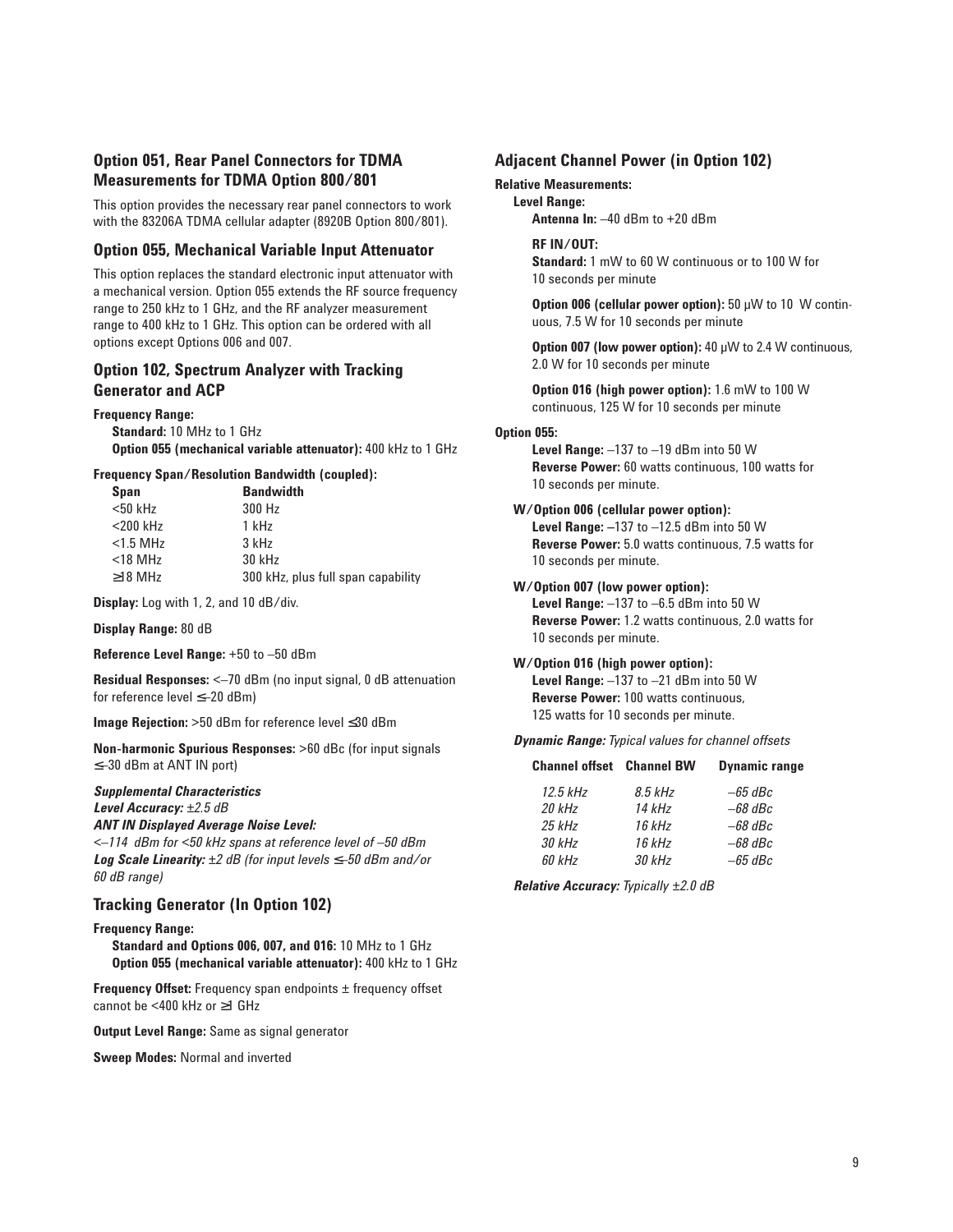# **Absolute Level Measurements**

**Level:** Results of absolute power in watts or dBm are calculated by adding the ACP ratio from the spectrum analyzer to the carrier power from the input section RF power detector.

#### **Level Range:**

**Ant In: N/A**

# **RF IN/OUT:**

**Standard:** 1 mW to 60 W continuous or to 100 W for 10 seconds per minute.

**Option 006 (cellular power option):** 50 µW to 10 W continuous, 15 W for 10 seconds per minute.

**Option 007 (low power option):** 40 µW to 2.4 W continuous, 4.0 W for 10 seconds per minute.

**Option 016 (high power option):** 1.6 mW to 100 W continuous, 125 W for 10 seconds per minute.

#### **Option 055:**

**Level Range:** –137 to –19 dBm into 50 W **Reverse Power:** 60 watts continuous, 100 watts for 10 seconds per minute.

#### **W/Option 006 (cellular power option):**

**Level Range:** –137 to –12.5 dBm into 50 W **Reverse Power:** 5.0 watts continuous, 7.5 watts for 10 seconds per minute.

#### **W/Option 007 (low power option):**

**Level Range:** –137 to –6.5 dBm into 50 W **Reverse Power:** 1.2 watts continuous, 2.0 watts for 10 seconds per minute.

#### **W/Option 016 (high power option): Level Range:** –137 to –21 dBm into 50 W **Reverse Power:** 100 watts continuous, 125 watts for 10 seconds per minute.

*Dynamic Range: Typical values for channel offsets*

| <b>Channel Offset</b> | <b>Channel BW</b> | <b>Dynamic Range</b> |
|-----------------------|-------------------|----------------------|
| $12.5$ kHz            | $8.5$ kHz         | $-65$ dBc            |
| 20 kHz                | 14 kHz            | $-68$ dBc            |
| $25$ kHz              | 16 kHz            | $-68$ dBc            |
| 30 kHz                | 16 kHz            | $-68$ dBc            |
| 60 kHz                | 30 kHz            | $-65$ dBc            |
|                       |                   |                      |

**Absolute Accuracy:** Equals the sum of RF power measurement accuracy found in the RF analyzer section and the ACP typical relative accuracy of ±2.0 dB.

# **Option 800, Dual-mode TDMA Cellular Adapter – TIA/EIA-136 DCCH, IS-54 DAMPS**

The 8920B Option 800 includes the 83206A TDMA cellular adapter attached, tested, and calibrated with the 8920B communications test set.

#### **Option 801, Dual-Mode Adapter and PCS Interface**

For TIA/EIA 136 testing in 800 and 1900 MHz bands. This option is for ordering convenience. It includes the 8920B with the 83206A attached and pretested together plus the additional unit 83236B PCS interface shipped together.

# **General Specifications**

# **Dimensions**

**8920B:** 7.5 in.H x 13 in.W x 19 in.D (188 x 330 x 456 mm)

**8920B Option 800 (83206A attached):** 9.8 in.H x 13 in.W x 19 in.D (250 x 330 x 456 mm)

# **Weight (fully optioned)**

**8920B:** 37 lb net (16.8 kg) Shipping Weight: 61 lb net (27.7 kg)

**8920B Option 800:** ( 83206A attached) 50 lb net (22.7 kg) **Shipping Weight:** 80 lb net (36.3 kg)

# **Power**

#### **8920B:**

AC: 100 V to 240 V ±10%, 48 to 440 Hz, *nominally 100 watts* DC: 11 V to 28 V, *nominally 120 watts*

#### **8920B Option 800 (83206A attached):**

AC: 100 V to 240 V ±10%, 48 to 440 Hz, *nominally 140 watts*

#### **General**

**CRT Size:** 7 x 10 cm

**Operating Temperature:** 0 to +55 °C

**Storage Temperature:** –55 to +75 °C

**Calibration Interval:** Two years

#### *Supplemental Characteristics*

*Leakage: At signal generator output frequency and level <–40 dBm, typical 8920B leakage is <1.0 µV (2.0 mV for 8920B Option 800) induced in a resonant dipole antenna one inch from any surface except the rear panel. Spurious leakage levels are typically <1 µV in a resonant dipole antenna.*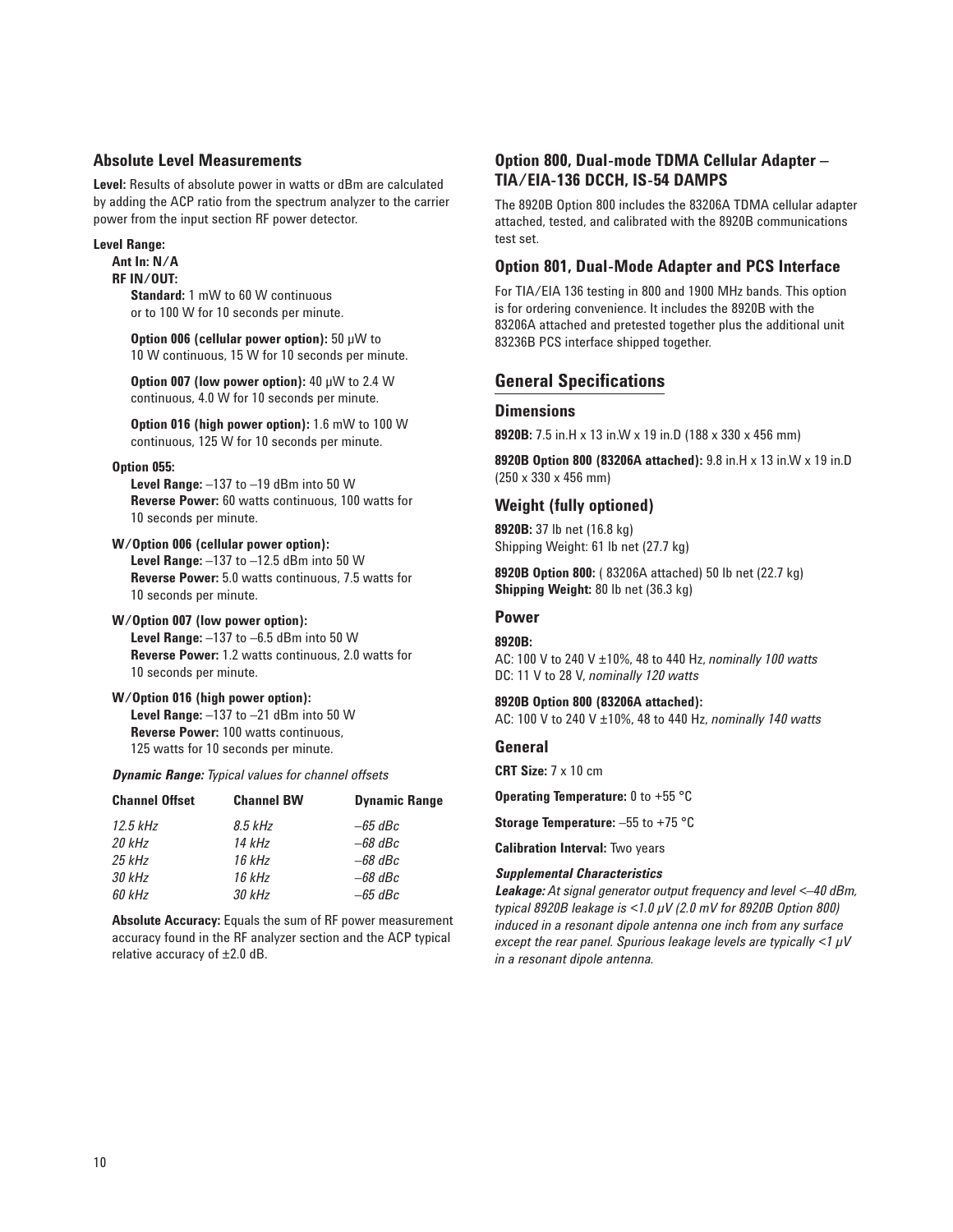**8920B front and rear panels**



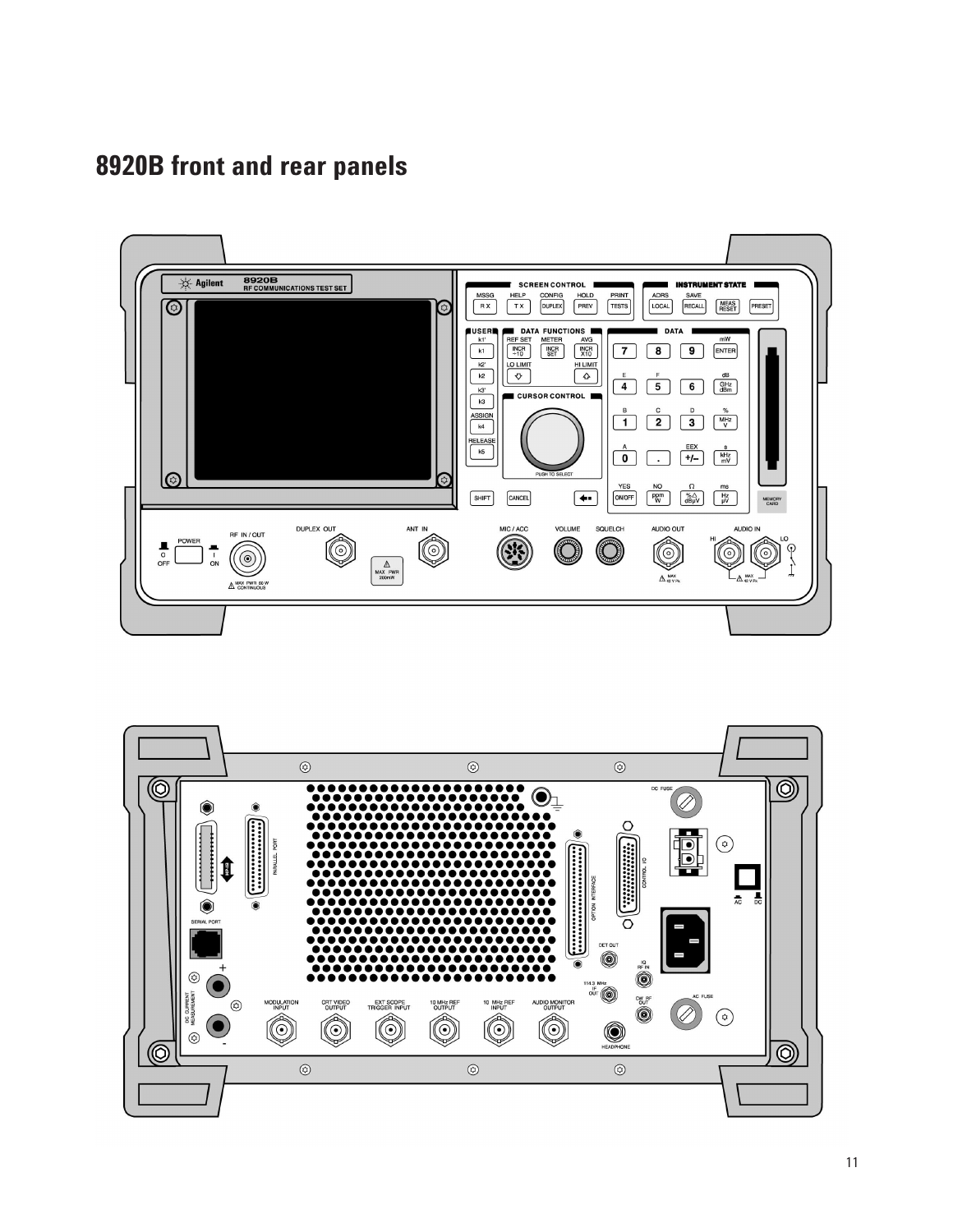# **83206A front and rear panels**

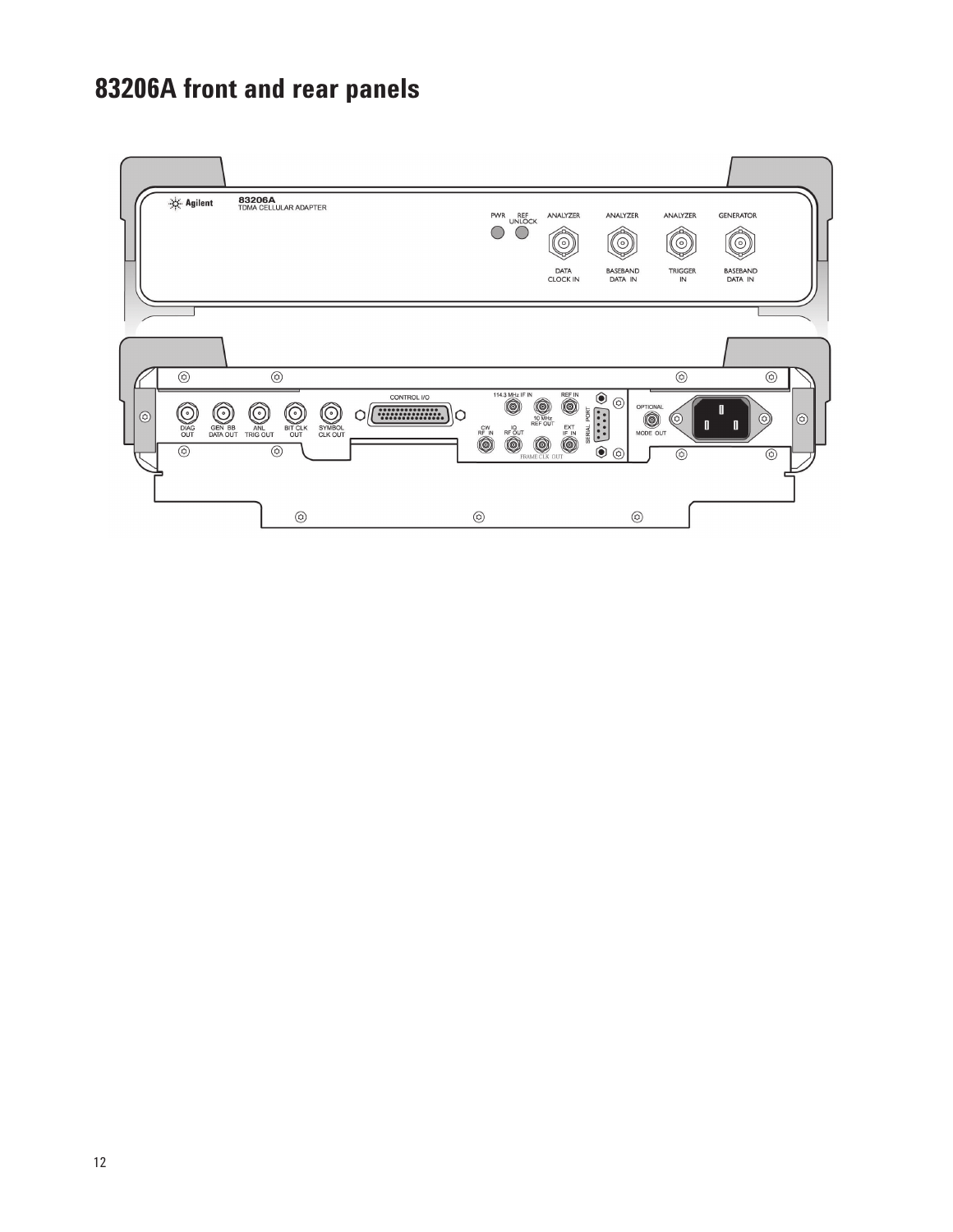# **83236B front and rear panels**